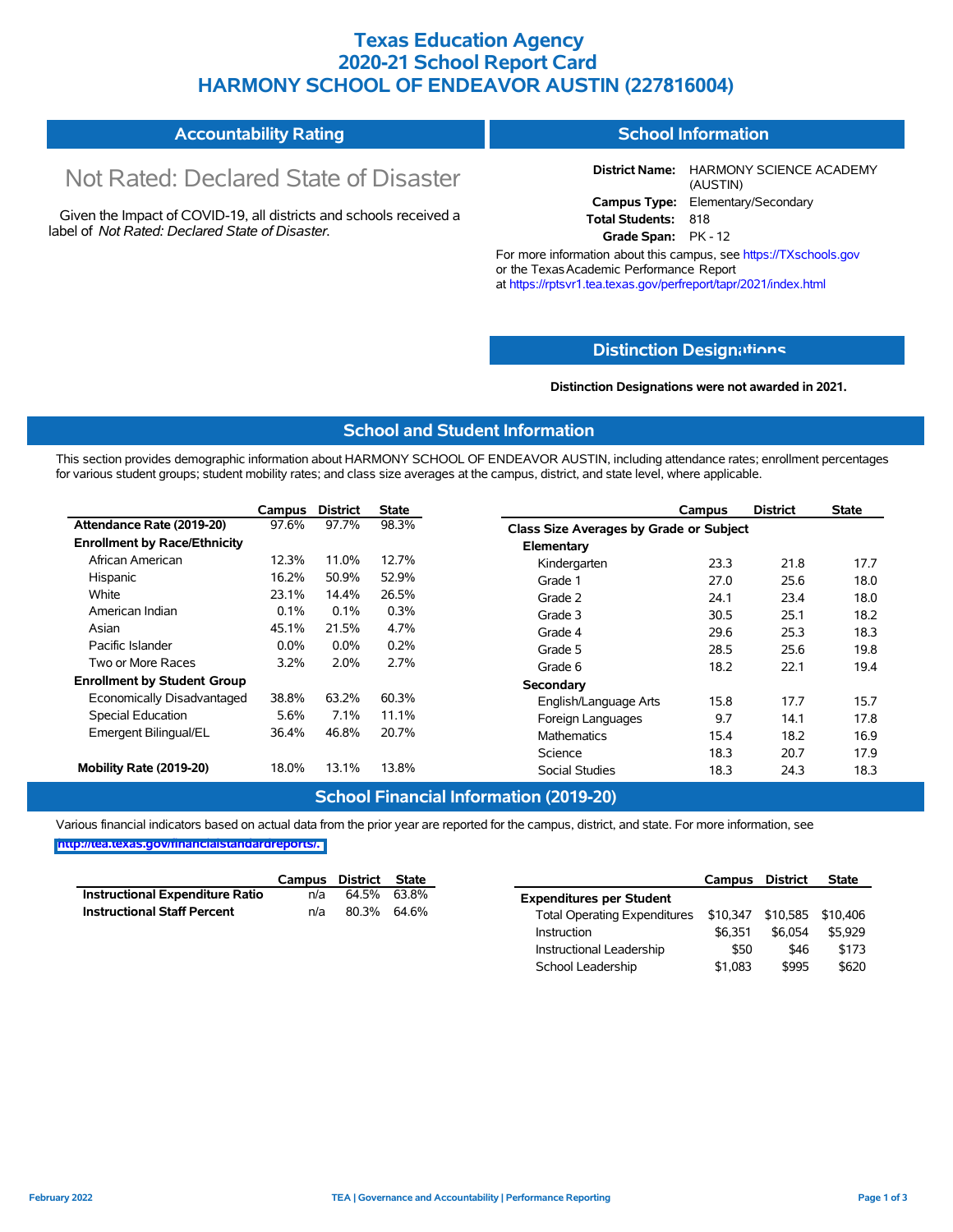## **Texas Education Agency 2020-21 School Report Card**

### **STAAR Outcomes**

This section provides STAAR performance and outcomes. **Please note that due to the cancellation of spring 2020 STAAR administration due to the COVID-19 pandemic, 2019 results are shown.**

|                                                                                |      |              |      |      | African                                 |      |      | American                 |       | <b>Pacific</b>           | Two<br>or<br>More | Econ   |
|--------------------------------------------------------------------------------|------|--------------|------|------|-----------------------------------------|------|------|--------------------------|-------|--------------------------|-------------------|--------|
|                                                                                |      | <b>State</b> |      |      | District Campus American Hispanic White |      |      | Indian                   | Asian | <b>Islander</b>          | Races             | Disadv |
| STAAR Performance Rates at Approaches Grade Level or Above (All Grades Tested) |      |              |      |      |                                         |      |      |                          |       |                          |                   |        |
| All Subjects                                                                   | 2021 | 67%          | 57%  | 73%  | 78%                                     | 51%  | 76%  | $\ast$                   | 80%   | $\overline{\phantom{a}}$ | 59%               | 67%    |
|                                                                                | 2019 | 78%          | 76%  | 85%  | 81%                                     | 79%  | 90%  | $\overline{\phantom{a}}$ | 90%   | $\overline{\phantom{a}}$ | 57%               | 81%    |
| ELA/Reading                                                                    | 2021 | 68%          | 59%  | 76%  | 86%                                     | 56%  | 78%  | *                        | 80%   | $\overline{\phantom{a}}$ | 88%               | 73%    |
|                                                                                | 2019 | 75%          | 74%  | 85%  | 82%                                     | 83%  | 89%  | $\overline{\phantom{a}}$ | 87%   |                          | 60%               | 82%    |
| Mathematics                                                                    | 2021 | 66%          | 54%  | 69%  | 66%                                     | 40%  | 74%  | $\ast$                   | 83%   | $\overline{\phantom{a}}$ | 57%               | 64%    |
|                                                                                | 2019 | 82%          | 83%  | 85%  | 82%                                     | 79%  | 89%  | $\overline{\phantom{a}}$ | 93%   | $\overline{\phantom{a}}$ | 50%               | 82%    |
| Writing                                                                        | 2021 | 58%          | 47%  | 65%  | 86%                                     | 53%  | 62%  | $\overline{\phantom{a}}$ | 66%   | $\overline{a}$           | $\ast$            | 61%    |
|                                                                                | 2019 | 68%          | 67%  | 74%  | 73%                                     | 57%  | 86%  | $\overline{\phantom{a}}$ | 83%   | $\blacksquare$           | $\ast$            | 66%    |
| Science                                                                        | 2021 | 71%          | 62%  | 77%  | 80%                                     | 69%  | 81%  | $\overline{\phantom{a}}$ | 81%   |                          | $\ast$            | 63%    |
|                                                                                | 2019 | 81%          | 77%  | 87%  | 77%                                     | 85%  | 92%  | $\overline{\phantom{a}}$ | 93%   |                          | 60%               | 82%    |
| Social Studies                                                                 | 2021 | 73%          | 62%  | 77%  | 78%                                     | 45%  | 90%  | $\overline{\phantom{a}}$ | 81%   | $\overline{\phantom{a}}$ | $\ast$            | 70%    |
|                                                                                | 2019 | 81%          | 73%  | 85%  | 87%                                     | 73%  | 93%  | $\overline{\phantom{a}}$ | 93%   |                          | $\ast$            | 88%    |
| STAAR Performance Rates at Meets Grade Level or Above (All Grades Tested)      |      |              |      |      |                                         |      |      |                          |       |                          |                   |        |
| All Subjects                                                                   | 2021 | 41%          | 32%  | 50%  | 48%                                     | 29%  | 49%  | $\ast$                   | 62%   | $\overline{\phantom{a}}$ | 32%               | 39%    |
|                                                                                | 2019 | 50%          | 48%  | 62%  | 60%                                     | 46%  | 68%  | $\overline{\phantom{a}}$ | 73%   | $\overline{\phantom{a}}$ | 30%               | 52%    |
| ELA/Reading                                                                    | 2021 | 45%          | 36%  | 54%  | 59%                                     | 34%  | 49%  | $\ast$                   | 63%   | $\overline{\phantom{a}}$ | 50%               | 46%    |
|                                                                                | 2019 | 48%          | 47%  | 60%  | 60%                                     | 44%  | 66%  | $\overline{\phantom{a}}$ | 71%   | $\blacksquare$           | 30%               | 50%    |
| Mathematics                                                                    | 2021 | 37%          | 28%  | 47%  | 37%                                     | 26%  | 50%  | $\ast$                   | 61%   | $\overline{a}$           | 14%               | 35%    |
|                                                                                | 2019 | 52%          | 55%  | 66%  | 62%                                     | 52%  | 75%  | $\overline{\phantom{a}}$ | 76%   | $\overline{\phantom{a}}$ | 20%               | 59%    |
| Writing                                                                        | 2021 | 30%          | 23%  | 42%  | 50%                                     | 33%  | 35%  | $\overline{\phantom{a}}$ | 52%   |                          | $\ast$            | 39%    |
|                                                                                | 2019 | 38%          | 36%  | 51%  | 60%                                     | 21%  | 71%  | $\overline{\phantom{a}}$ | 61%   | $\overline{\phantom{a}}$ | $\ast$            | 40%    |
| Science                                                                        | 2021 | 44%          | 34%  | 53%  | 40%                                     | 31%  | 56%  | $\overline{\phantom{a}}$ | 65%   |                          | $\ast$            | 32%    |
|                                                                                | 2019 | 54%          | 47%  | 65%  | 62%                                     | 48%  | 64%  | $\overline{\phantom{a}}$ | 82%   |                          | 40%               | 54%    |
| Social Studies                                                                 | 2021 | 49%          | 38%  | 54%  | 44%                                     | 18%  | 60%  | $\overline{\phantom{a}}$ | 66%   | $\overline{\phantom{a}}$ | $\ast$            | 36%    |
|                                                                                | 2019 | 55%          | 43%  | 56%  | 53%                                     | 47%  | 64%  | $\overline{\phantom{a}}$ | 60%   | $\overline{\phantom{a}}$ | $\ast$            | 47%    |
| STAAR Performance Rates at Masters Grade Level (All Grades Tested)             |      |              |      |      |                                         |      |      |                          |       |                          |                   |        |
| All Subjects                                                                   | 2021 | 18%          | 14%  | 28%  | 26%                                     | 12%  | 26%  | $\ast$                   | 38%   | $\blacksquare$           | 14%               | 17%    |
|                                                                                | 2019 | 24%          | 22%  | 33%  | 26%                                     | 22%  | 40%  | $\overline{\phantom{a}}$ | 43%   | $\overline{\phantom{a}}$ | 7%                | 22%    |
| ELA/Reading                                                                    | 2021 | 18%          | 16%  | 30%  | 34%                                     | 10%  | 25%  | $\ast$                   | 40%   |                          | 25%               | 19%    |
|                                                                                | 2019 | 21%          | 20%  | 29%  | 27%                                     | 18%  | 28%  | $\overline{\phantom{a}}$ | 42%   | $\overline{\phantom{a}}$ | 0%                | 19%    |
| Mathematics                                                                    | 2021 | 18%          | 13%  | 28%  | 24%                                     | 15%  | 26%  | $\ast$                   | 40%   | $\overline{\phantom{a}}$ | 0%                | 17%    |
|                                                                                | 2019 | 26%          | 28%  | 42%  | 30%                                     | 29%  | 47%  | $\overline{\phantom{a}}$ | 57%   | $\overline{a}$           | 20%               | 30%    |
| Writing                                                                        | 2021 | 9%           | 7%   | 14%  | 14%                                     | 7%   | 19%  | $\overline{\phantom{a}}$ | 14%   | $\blacksquare$           | $\ast$            | 9%     |
|                                                                                | 2019 | 14%          | 13%  | 21%  | 27%                                     | 7%   | 57%  | $\overline{\phantom{a}}$ | 17%   |                          | $\ast$            | 11%    |
| Science                                                                        | 2021 | 20%          | 14%  | 22%  | 13%                                     | 8%   | 13%  | $\overline{a}$           | 35%   |                          | $\ast$            | 5%     |
|                                                                                | 2019 | 25%          | 18%  | 28%  | 19%                                     | 18%  | 36%  | $\overline{\phantom{a}}$ | 36%   |                          | 0%                | 18%    |
| Social Studies                                                                 | 2021 | 29%          | 22%  | 43%  | 33%                                     | 18%  | 50%  |                          | 50%   |                          | $\ast$            | 30%    |
|                                                                                | 2019 | 33%          | 25%  | 34%  | 20%                                     | 30%  | 57%  |                          | 20%   |                          | $\ast$            | 18%    |
| <b>STAAR Assessment Participation (All Grades Tested)</b>                      |      |              |      |      |                                         |      |      |                          |       |                          |                   |        |
| All Subjects                                                                   | 2021 | 88%          | 83%  | 68%  | 65%                                     | 62%  | 62%  | $\ast$                   | 79%   |                          | 55%               | 64%    |
|                                                                                | 2019 | 99%          | 100% | 100% | 100%                                    | 100% | 100% | $\overline{\phantom{a}}$ | 100%  |                          | 100%              | 100%   |
| ELA/Reading                                                                    | 2021 | 89%          | 85%  | 69%  | 62%                                     | 68%  | 63%  | $\ast$                   | 80%   |                          | 53%               | 66%    |
|                                                                                | 2019 | 99%          | 100% | 100% | 100%                                    | 100% | 100% | $\overline{\phantom{a}}$ | 100%  |                          | 100%              | 100%   |
| Mathematics                                                                    | 2021 | 88%          | 80%  | 67%  | 64%                                     | 60%  | 63%  | $\ast$                   | 77%   |                          | 54%               | 62%    |
|                                                                                | 2019 | 100%         | 100% | 100% | 100%                                    | 100% | 100% |                          | 100%  |                          | 100%              | 100%   |

- Indicates there are no students in the group.<br>\* Indicates results are masked due to small numbers to protect student confidentiality.<br>n/a Indicates data reporting is not applicable for this group.